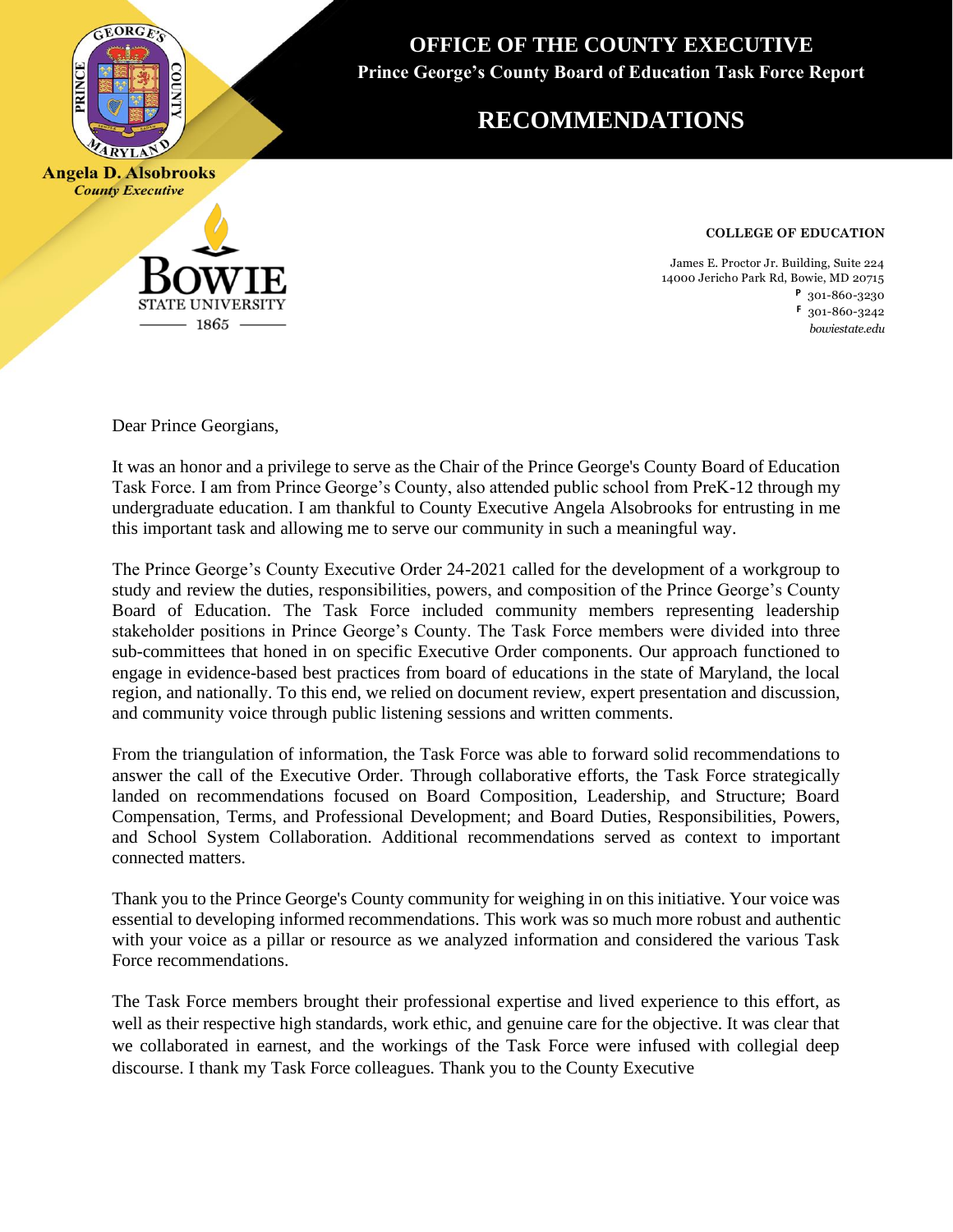

## **RECOMMENDATIONS**

**Angela D. Alsobrooks County Executive** 

> staff for helping to provide the necessary resources, documents, and assistance in managing Task Force logistics and the report.

> Lastly, thank you again to County Executive Angela Alsobrooks for establishing the Task Force with multiple community stakeholders and for allowing the process to unfold as we worked toward final recommendations for your consideration.

Sincerely, Sean T. Coleman

Dr. Sean T. Coleman Associate Dean, College of Education Bowie State University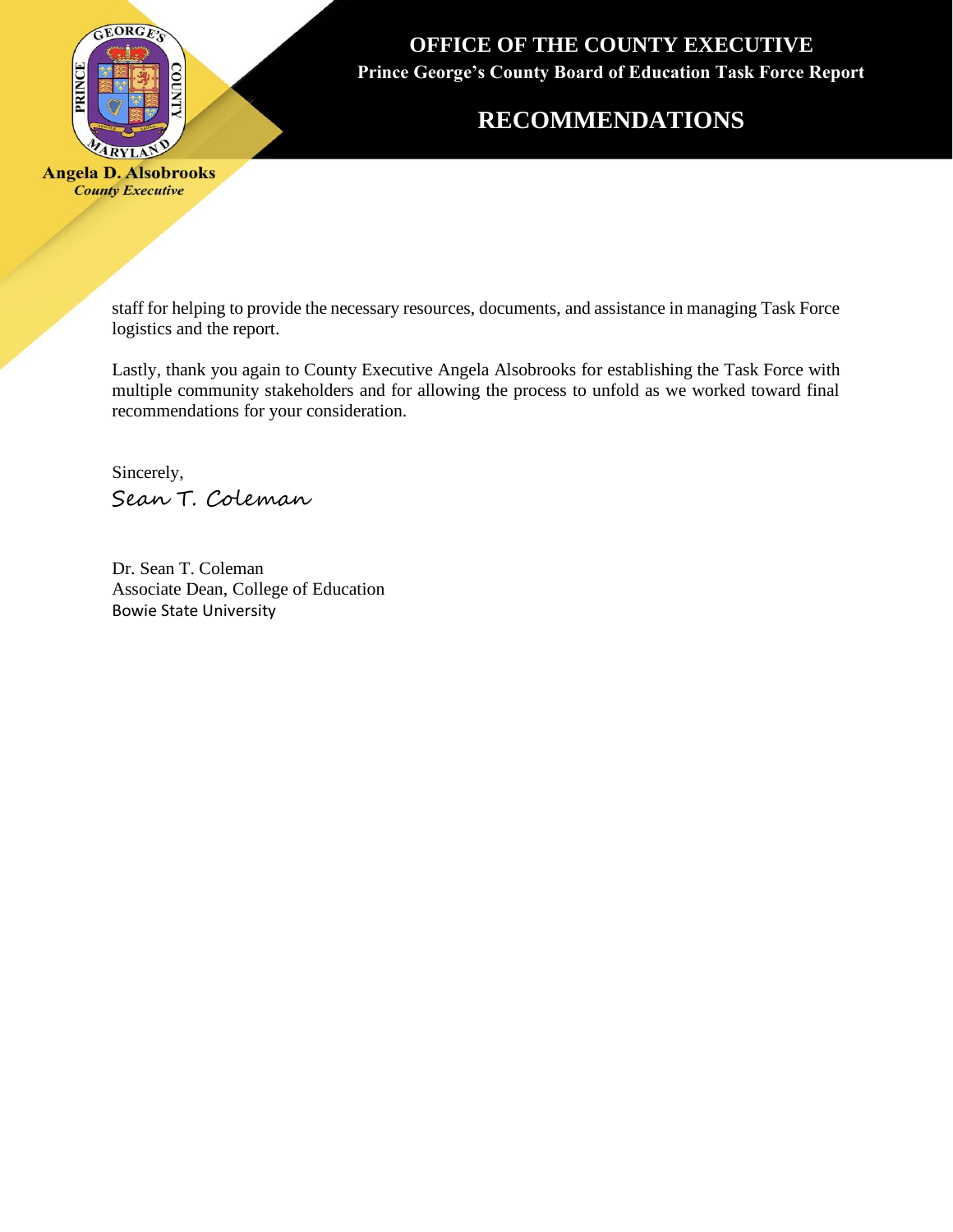

## **RECOMMENDATIONS**

### **Board Composition, Leadership, and Structure**

 **Recommendation 1: The Prince George's County Board of Education should consist of nine elected members and one student member.**

- A. The Board of Education should change from its current hybrid structure of both elected and appointed members to one consisting solely of elected members. This can be achieved by removing the four appointed members to the board. This requires no change to the current staggered electoral structure for elected board members.
- B. The Board of Education is currently composed of nine elected members, four appointed members, and one student member. Three of the appointed members are selected by the County Executive and one is selected by the County Council. The board has experienced multiple iterations of either all-appointed or all-elected members. The current hybrid structure dates to the passage of HB 1107 in the Maryland General Assembly in 2013. The hybrid structure was implemented at the behest of then-County Executive Rushern Baker in response to the turnover in superintendents (the fifth superintendent in ten years having recently departed); dissatisfaction with student performance, which hovered near the bottom of state rankings; and negative news stories that undercut the credibility of the board (including stories highlighting one board member serving on the board illegally and only two board members having college degrees). An all-appointed board was implemented via HB 949 (2002) from June 1, 2002, through December 3, 2006, which reverted to an all-elected board December 4, 2006. This was in response to an attempt by the board to fire the then-superintendent.

#### **Recommendation 2: The Prince George's County Board of Education members should be elected from single-member districts.**

Currently, Board of Education members are elected from single-member districts. Having members represent single-member districts allows board members to familiarize themselves with their districts and respond to the specific needs of the community.

#### **Recommendation 3: The Prince George's County Board of Education should elect its own Chair and Vice Chair for one-year terms.**

Currently, the County Executive selects the Chair and Vice Chair from among Board of Education members for two-year terms, with the caveat that the Chair may be an appointed member, but the Vice Chair must be an elected member. This framework has stoked conflict among board members, as its leader is chosen from outside the body, potentially creating resentment among elected board members. Allowing board members to select their own Chair and Vice Chair from among themselves should create a more cohesive board. Additionally, the terms should be set for one year (similar to that of the Prince George's County Council) to help ensure the Chair and Vice Chair maintain the confidence of the body they have been selected to lead.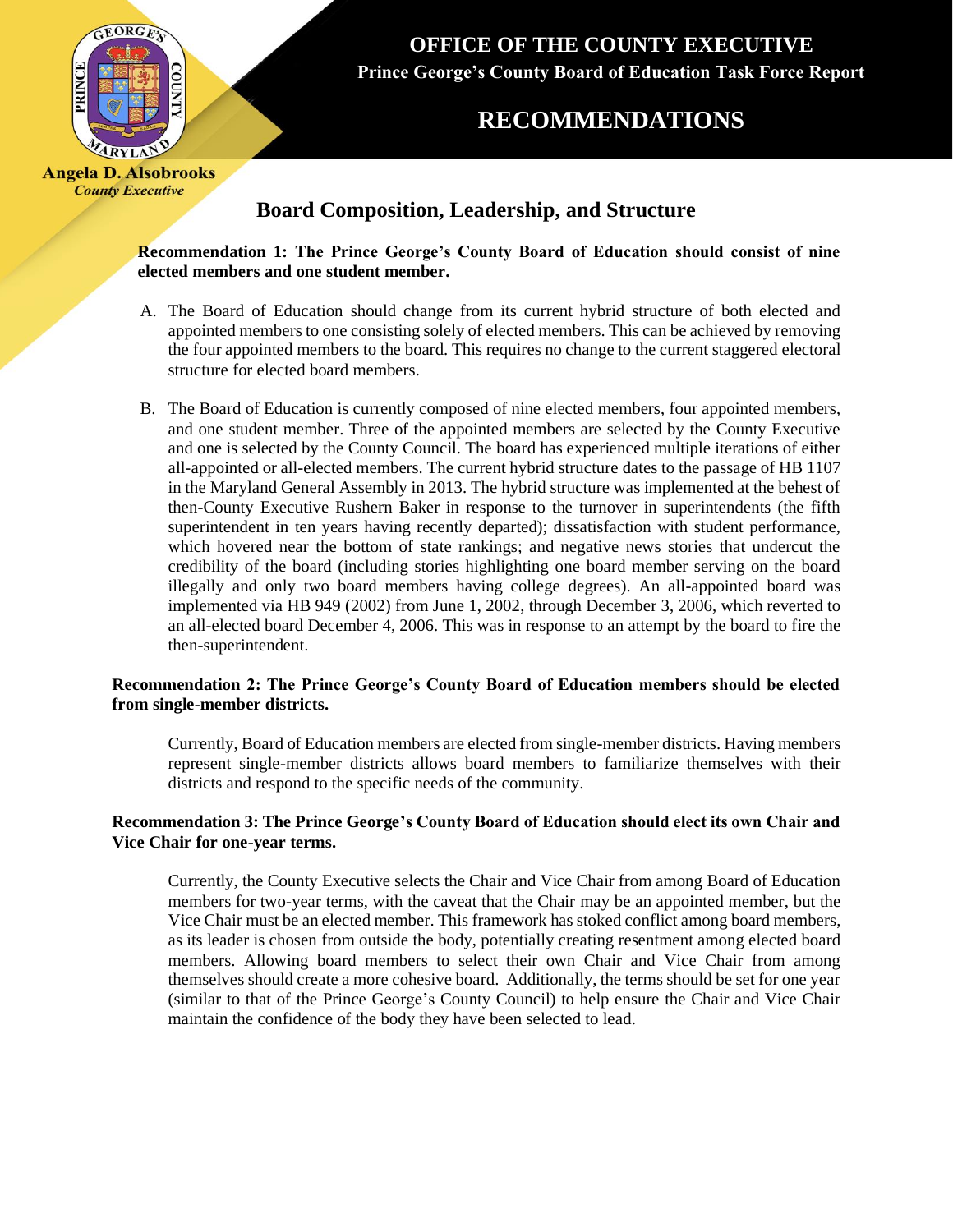

### **RECOMMENDATIONS**

**Angela D. Alsobrooks County Executive** 

#### **Recommendation 4: Candidates for the Prince George's County Board of Education should be prohibited from appearing on political slates and sample ballots.**

Slates are collections of candidates that cooperate during elections, usually producing electioneering materialsin support of member candidates. Sample ballots refer to materials created by candidates or advocacy groups, highlighting preferred candidates in an election. Slates and sample ballots are common features in elections in Prince George's County. Prohibiting Board of Education candidates from being part of slates or sample ballots ensures that board candidates remain nonpartisan during the electoral process.

#### **Recommendation 5: Candidates for the Prince George's County Board of Education should be allowed to use public financing to fund their campaigns.**

Allowing Board of Education candidates to finance their campaigns with public funds can help reduce the politicization of board campaigns in the County. Under Maryland Election Law, § 13- 505, counties may establish their own system of public campaign financing for the executive and legislative branches of the county government. Prince George's County is scheduled to begin its public financing system for County Executive and County Council positions in 2026. However, state law currently excludes Board of Education candidates from public financing systems.

#### **Recommendation 6: The powers and responsibilities of the Chair of the Prince George's County Board of Education should be codified.**

Codifying language outlining the Chair's duties and responsibilities should include (1) leading public meetings, (2) making subcommittee appointments, (3) handling communications with the Chief Executive Officer, and (4) overseeing proper execution of the bylaws.

#### **Recommendation 7: The Prince George's County Board of Education should update its bylaws at least every four years.**

Currently there is no requirement for the Board of Education to update its bylaws with any regularity. Requiring a review of the bylaws to occur at least once every four years will ensure board members not only review the bylaws at least once per term, but that the bylaws will be updated and maintained as needed.

#### **Recommendation 8: The position of Chief Executive Officer (CEO) for the Prince George's County Public School System should be changed to that of a Superintendent.**

The Prince George's County Public School System (PGCPS) is currently administered by a CEO as opposed to a superintendent. PGCPS switched from having a superintendent to a CEO via HB 1107 in 2013. Prince George's County and Baltimore City are the only jurisdictions in the state with CEOs as opposed to superintendents. Prince George's County should align with the rest of the state as it pertains to the management of its public school system by replacing the CEO position with a superintendent.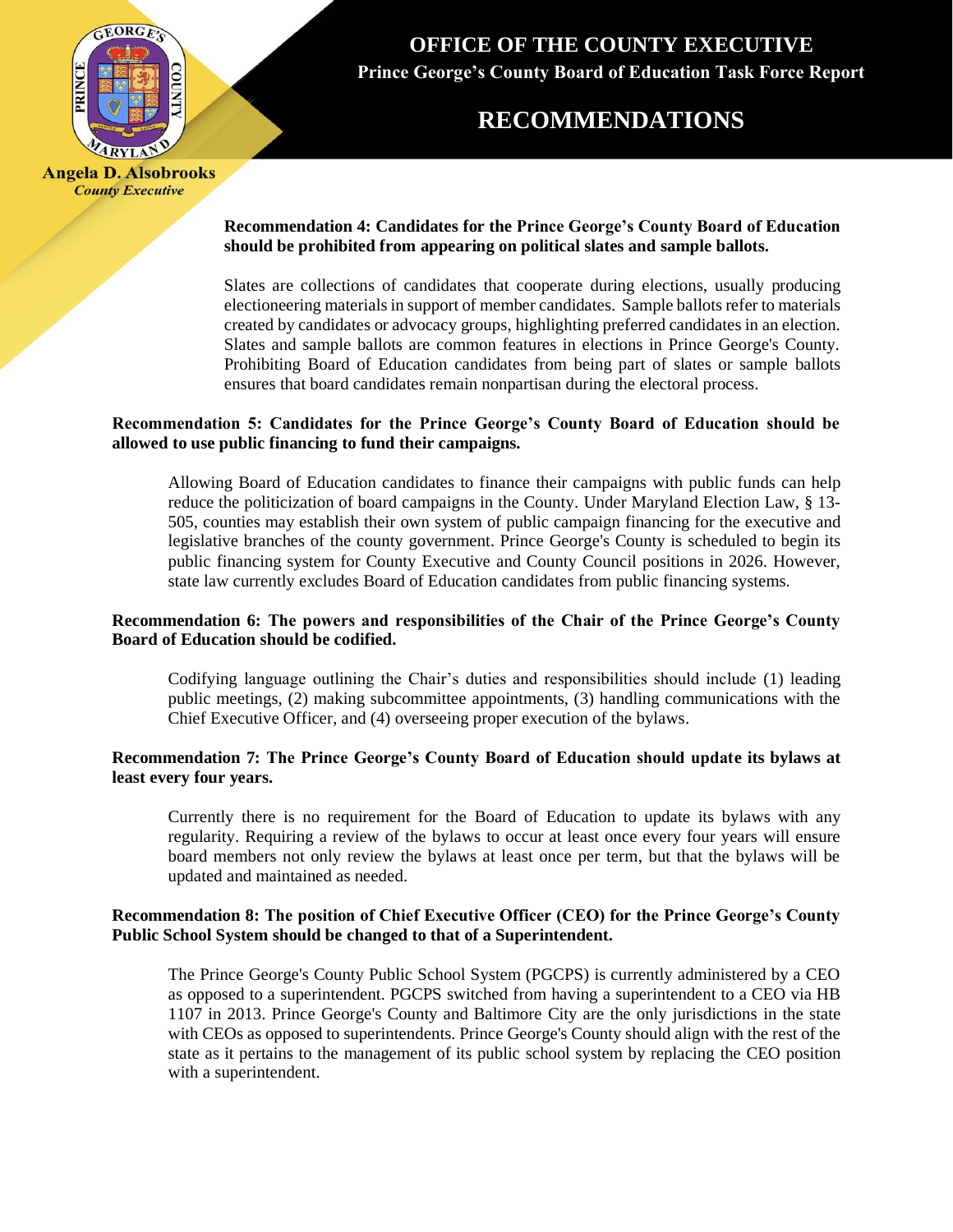

### **RECOMMENDATIONS**

**Angela D. Alsobrooks County Executive** 

### **Board Duties, Responsibilities, Powers, and School System Collaboration**

**Recommendation 1: Redefine the purpose of the Prince George's County Board of Education, as outlined in Md. Code, ED § 4-401, to ensure the highest level of academic achievement and engagement.**

Current law requires the Board of Education to simply "raise the level" of academic achievement and engagement. The purpose of the Board of Education should be to use best management practices to ensure the standard for academic achievement of the County's students be elevated to the highest possible standards.

**Recommendation 2: The limits of power of the Prince George's County Board of Education, as it pertains to day-to-day management of the County School System, should be redefined in accordance with Md. Code, ED § 4-403.**

Current law prohibits the Board of Education from implementing certain policies that contradict the day-to-day management and certain fiscal affairs of the Prince George's County Public School System by the Chief Executive Officer. However, these terms are overly broad and allow undue opportunities for conflict. These limits should be clarified with language referencing specific codified definitions. $<sup>1</sup>$ </sup>

**Recommendation 3: Redefine the General Duties of the County Board of Education, as outlined in Md. Code, ED § 4-108, to replace instances of "equal" or "equality" with "equitable" and "equity."**

Current law charges the Board of Education with maintaining a reasonably uniform and equal system of public schools throughout the County for all children. This language should be updated to align with education trends focused on equity in education—not simply equal—thereby allowing all students and their academic resources to be raised to the same level of achievement and access.

**Recommendation 4: Redefine the power of the County Board of Education to establish Advisory Committees, as outlined in Md. Code, ED § 4-112, to require that Advisory Committees are representative of demographic categories and geographic areas of the County.** 

<sup>&</sup>lt;sup>1</sup> Current Code: (a)... the county board may not implement a policy or take any action that contradicts the day-to-day management and oversight of the fiscal affairs of the Prince George's County public school system by the Chief Executive Officer under this subtitle.

Recommendation: (a)… the county board may not implement a policy or take any action that contradicts the actions or interferes with the Chief Executive Officer's ability to perform their powers and duties as imposed under Md. Code, ED § 4-102, Md. Code, ED § 4-120, Md. Code, ED § 4-204, Md. Code, ED § 4-205, and Md. Code, ED § 4-402.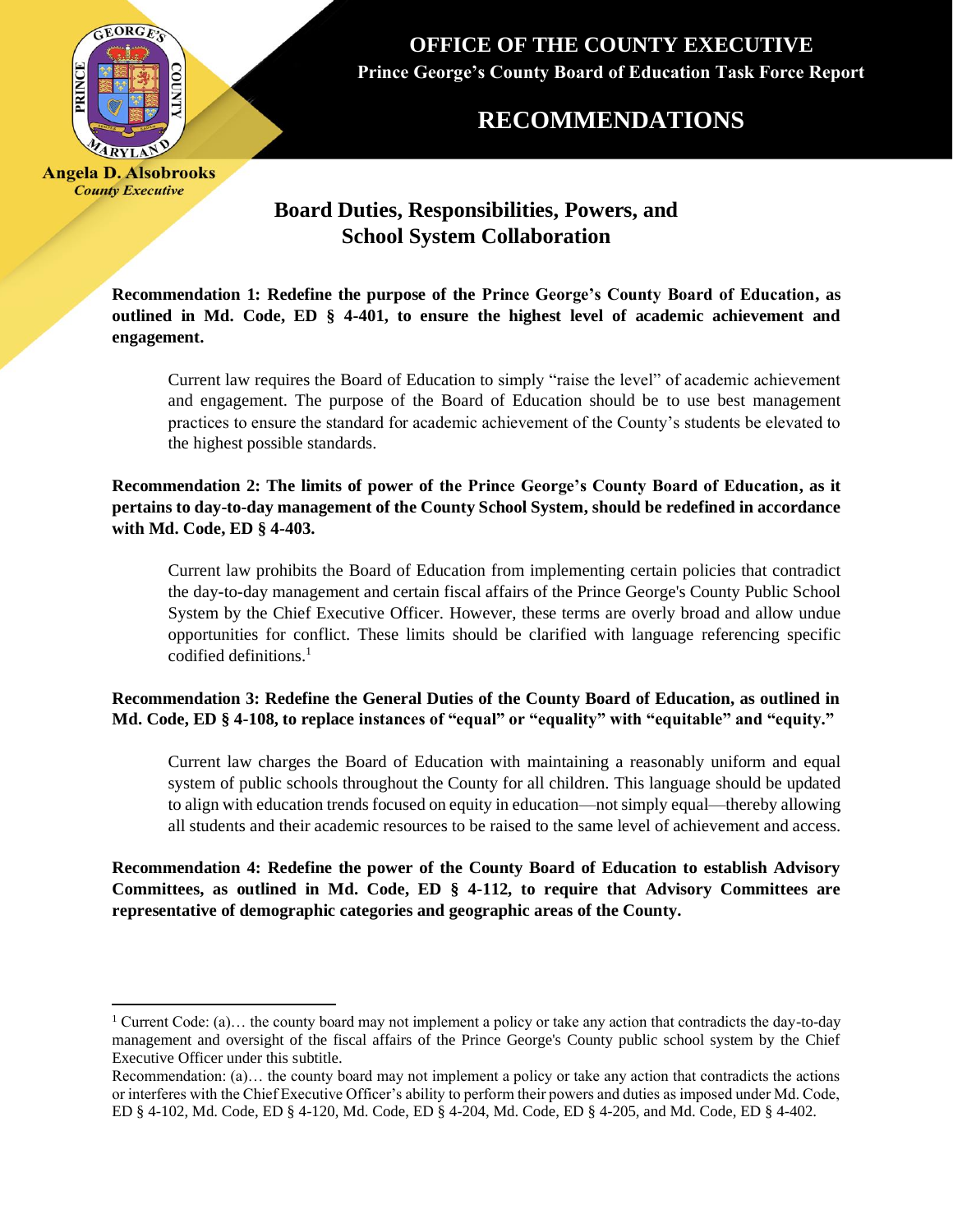

# **RECOMMENDATIONS**

**Angela D. Alsobrooks County Executive** 

> **Recommendation 5: Redefine the Removal Authority, as defined in Md. Code, ED § 3-1002, to remove the clause that requires the approval of the Governor to permit the State Board of Education to remove a member of the County Board of Education for immorality, misconduct in office, incompetency, or willful neglect of duty.**

**Recommendation 6: Maintain the current roles and responsibilities of the student board member as defined in Md. Code, ED § 3-1002, and clarify the ability of the student member to participate in executive sessions.** 

Maintaining current standards protects student board members from undue political entanglement and from defined sensitive items, while still providing students with a voice. However, clear definitions regarding when student members are permitted in executive sessions further remove student members from conflict with the public, other board members, and influence.

#### **Recommendation 7: Codify and redefine the approval process of the Ethics Panel findings.**

- A. Redefine various portions of the Ethics Panel, as established in Prince George's County Board of Education Board Policy No. 0107, in instances where an Ethics Panel investigation includes one or more members of the board.
- B. Remove the Board of Education's ability to vote to dismiss violations, require settlements made by the Ethics Panel not be subject to determination or concurrence by the board, remove the requirement that the board concur with a finding for a violation to become public information, and require that any Ethics Panel decision regarding a member of the board be sent directly to the State Board of Education.